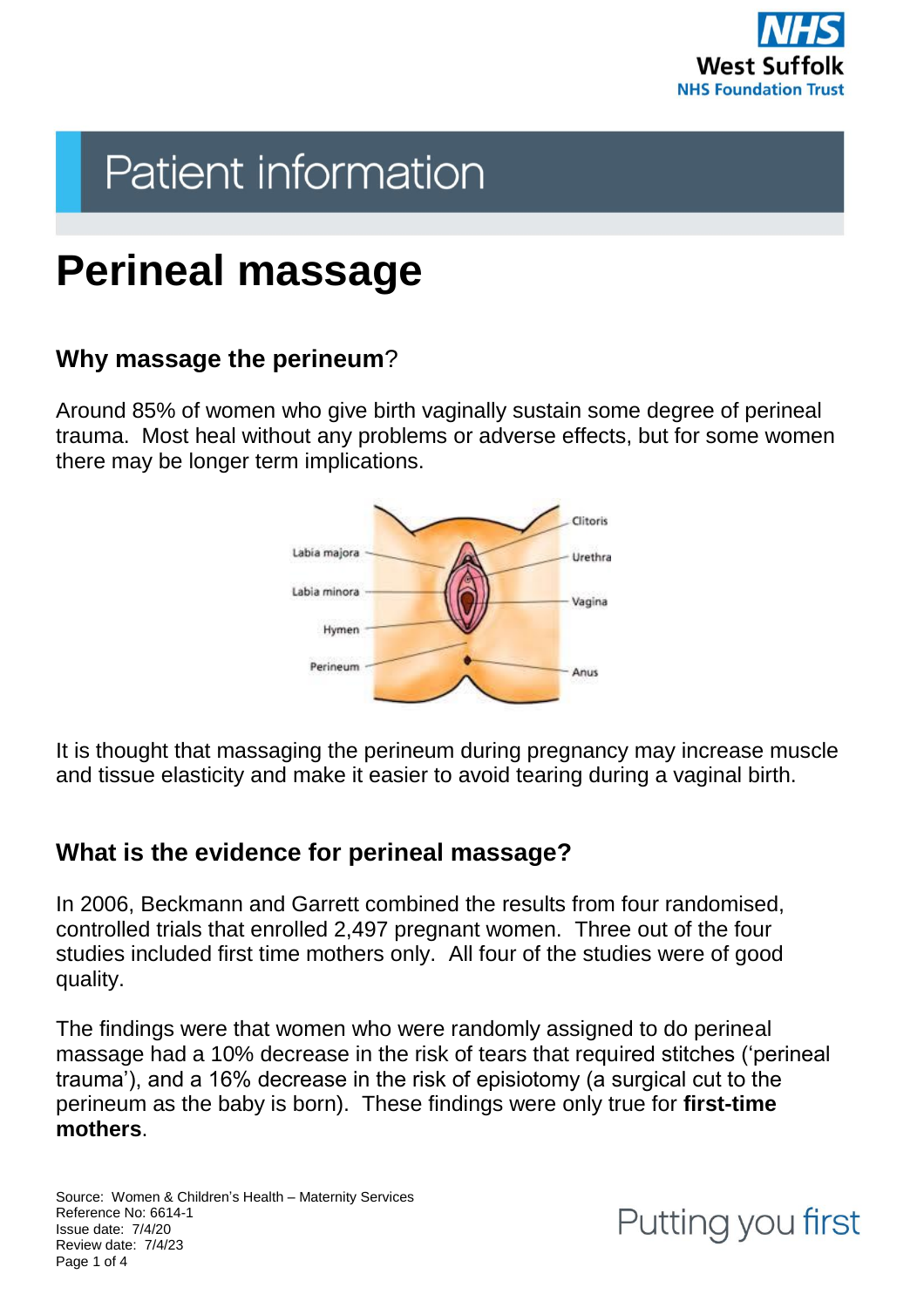Perineal massage did not reduce the risk of trauma in the group of mothers who had given birth before. However, the mothers in the perineal massage group reported a 32% decrease in ongoing perineal pain at three months after having their baby.

Surprisingly, Beckmann and Garrett found that the more frequently women used perineal massage the less likely they were to see any benefits.

Women who massaged 1 - 2 times per week had a 17% reduced risk of perineal trauma.

Women who massaged 2 - 3 times per week had an 8% reduced risk of perineal trauma.

Those who massaged more than 3 times per week experienced **no** benefits.

This was an unexpected finding and the researchers were unable to explain why this could have been. It conflicts with another large study back in 1999 which found that the more often women massaged, the more likely they were to avoid perineal trauma.

*Please note that some of this research was conducted in the USA and it is possible that the episiotomy rate varies (and may be lower) in England.*

### **Other results shown by the research**

There were **no differences** between women who performed perineal massage and those who did not with regard to:

- First degree tears (minor grazes to the skin)
- Third and fourth degree tears (injury to the anal sphincter muscle)
- Need for help during the delivery forceps or ventouse
- Sexual satisfaction 3 months after giving birth
- Pain with sexual intercourse 3 months after giving birth
- Problems with bladder or bowels after giving birth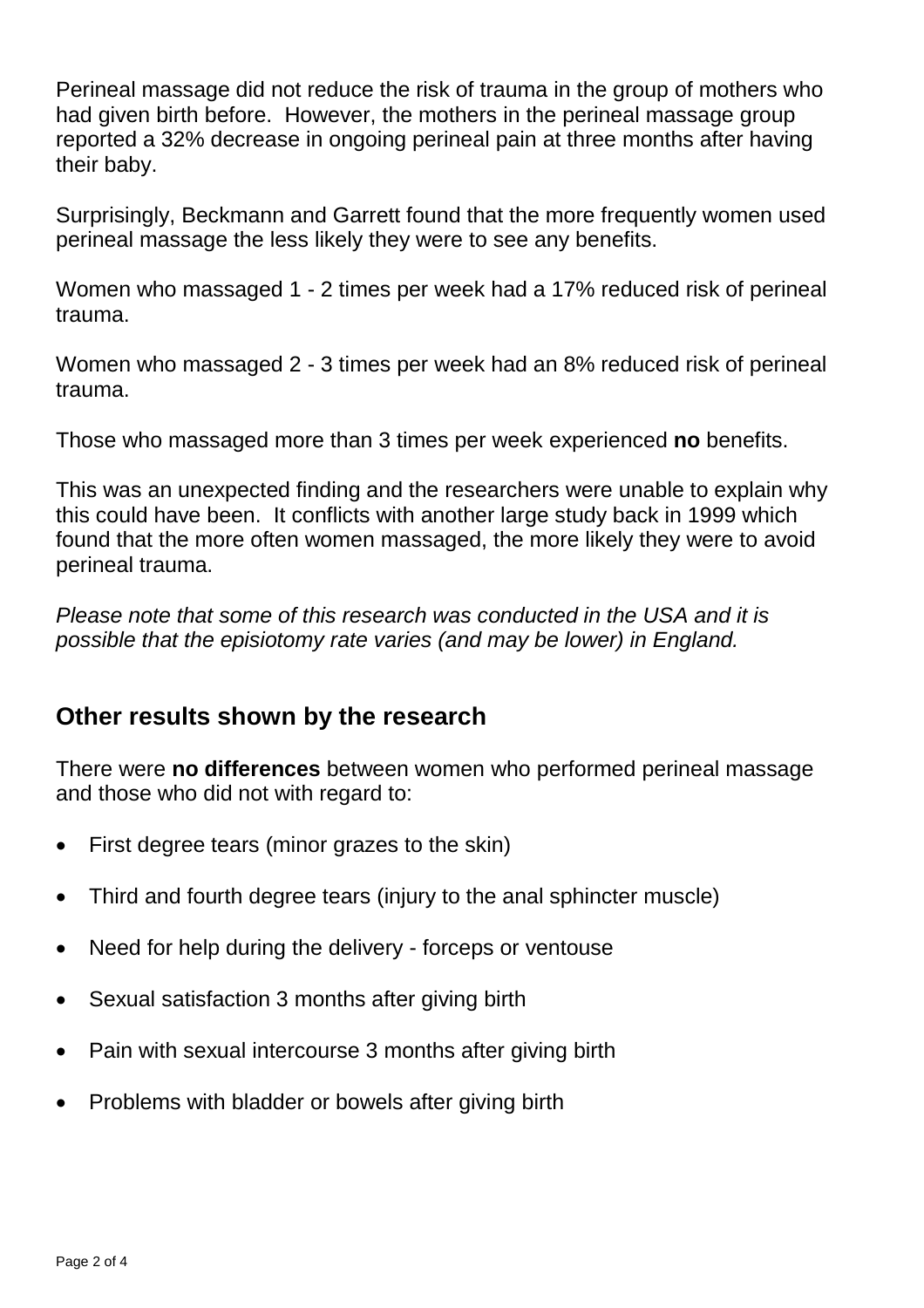#### **If you choose to give perineal massage a try, here is what you need to know:**

Always wash your hands before doing perineal massage. It is probably more comfortable to do the massage after a bath, as the warm of the water can soften the area.

Make sure your bladder is empty and position yourself comfortably (laying back on the bed, squatting against a wall, or standing with one foot raised and resting on the edge of the bath or chair, etc.)

You will need to use a lubricant – you can use an unscented organic oil such as olive, sweet almond or sunflower oil. If you are sensitive to any of these, you can use a water soluble lubricant gel. Do not use baby oil, mineral oil or petroleum jelly.

If you are doing the massage yourself, it is probably easiest to use your thumbs. Otherwise your partner can use both index fingers.

Place your thumbs into the vagina and apply downward or sweeping pressure towards the perineum as pictured. Try to relax and practice slow, deep breathing techniques. The massage should not be painful.



It is suggested that that you aim to do this twice per week from around 35 weeks in your pregnancy.

## **Do not do perineal massage if:**

- If you have vaginal thrush, herpes or any other vaginal infection
- If you think your waters have broken